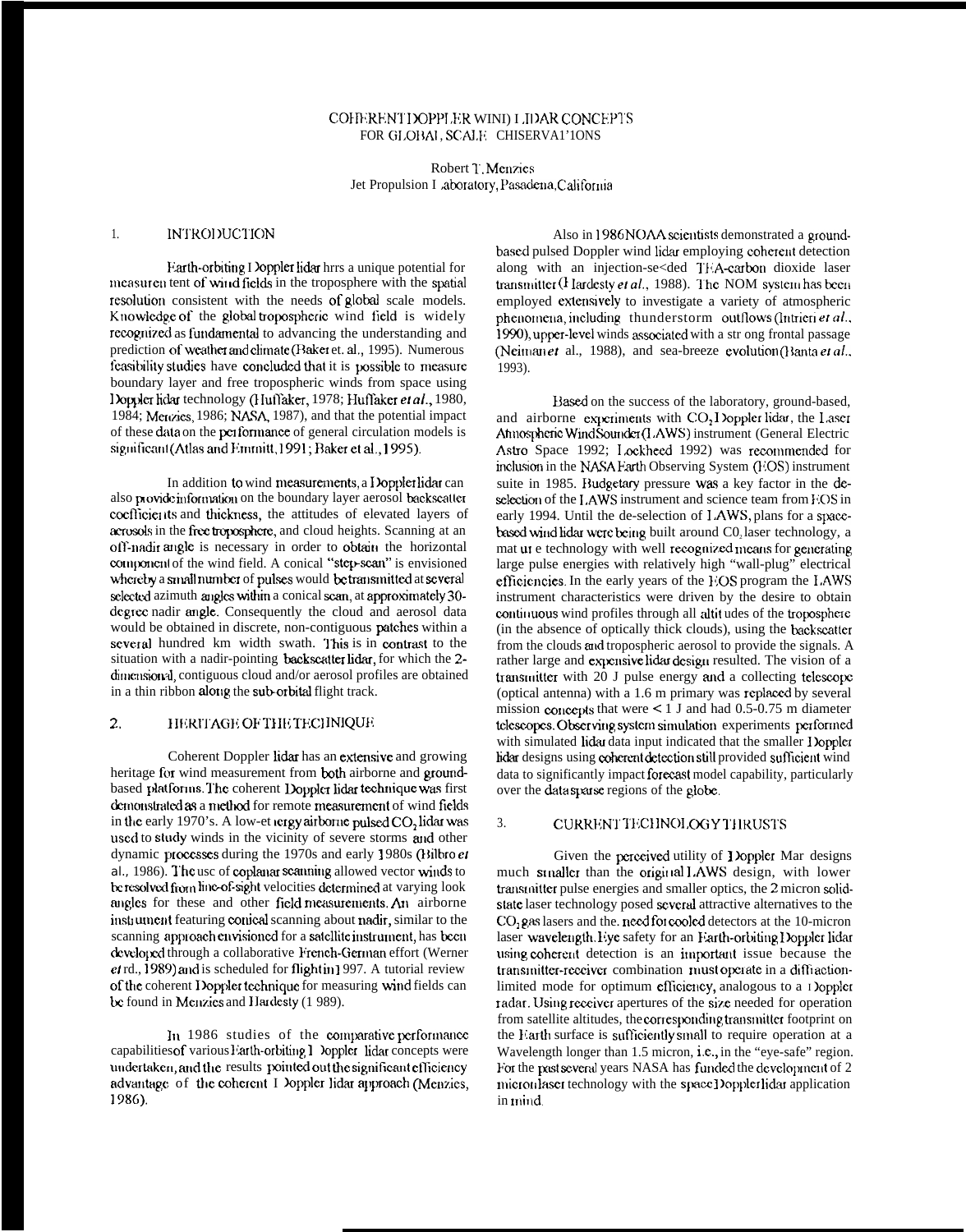Recent advances  $\ln 2$ -micron solid-state  $\ln \text{dar}$ (Henderson et a/., 1993) make this technology an attractive competitor for such a mission, For a low energy (i.e.,  $\leq 0.5$  J per pulse ) system, a solid state 2. micron lidar is lighter and more compact than a downscaled  $CO<sub>2</sub>$  instrument, and it should be capable of longer lifetime performance.

Two micron technology now has an airborne heritage, The first 2 micron aircratt wind and aerosol lidar measurements were made during four IX-8 flights in November, 1993, with a compact laser sensor package built by Lightwave Flectronics. Inc. The diode-pumped laser was pulsed at 610 Hz, but errch pulse was rclativel y weak (0.5 mJ). Larger pulse energies (2,5 mJ) were achieved in a different flight program in June 1994 by I ockheed and Coherent Technologies, *Inc.* (Robinson, 1994; Targ et al... I 993; I Iawlcy et al., 1995). Recently, an airborne 2 micron system at 50 mJ successfully measured winds (Richmond et. al. 1995). The lidar was installed on the plane and in operation in three hours.

## 4. CURRENT PLANS FOR A SPACE MISSION

A group of lidar and atmospheric scientists have been pursuing mission opportunities which would launch a coherent 1 )opplcr wind lidar in the 2001 time frame. This would be either a shuttle tlight or a flight on a small kc-flyer orbiting at an altitude between 400-500 km. The transmitter pulse energy would be in the 200-500 mJ range, with total instrument power draw in the 250-503 W range. Wind data with accuracy of 1-2 m/s would be obtained using the relatively high lidar back.scatter "targets" in the atmosphere, e.g., clouds, boundary layer aerosols, and clevated aerosol layers formed from such sources as arid continental regions, pollution, and cloud dissipation processes. Currently the NOAA Integrated program Office (IPO), the NASA Ncw Millennium program Office, and the USAF Space lest Program have interest in a flight of such an instrument, to demonstrate the technology, the data analysis, and the data assimilation into numerical models. A demonstration mission such as this would be the major step toward the flights of Doppler wind lidars on the opcrational satellites later in the first decade of the twenty-first century.

# 5 ACKNOWLEDGEMENTS

I'he author acknowledges the assistance of several colleagues who participate in the NOM Working, Group for Space-Iked Wind Lidar. This paper was written at the Jet Propulsion Laboratory, California Institute of Technology, under Contract with NASA.

### 6. **REFERENCES**

Atlas, R., and G.D. Enmritt, 1991: Implications of several orbit inclinations for the impact of LAWS on global clinate studies, Pieptints, Second *Symp*. On Global Change *Studies*, Ncw **Orleans, I.A, Amer. Mcteor. See., 28-32.** 

Baker, W. E., G. D. Emmitt, F. Robertson, R. M. Atlas, J. Molinari, I ). A. Bowdle, J. Pacgle, R. M. Hardcsty, R. T. Menzies, 1'. N. Krishnamurti, R. A, Brown, M. J. Post, J. R. Anderson, A.

C. Lorenc, and J. McHlroy, 1995: Lidar measured winds from space: A key component for future weather and climate prediction, Bull.. *Imer. Meteor. Sot., 76,869-888*.

Hanta, R, M.. L, I ). Olivier, and D. H. Levenson, 1993: Evolution of the Monterey Bay sea-breeze layer as observed by pulsed I)oppler Iicku. *J.-lmros. Sci., SO,* 3959-3982.

Bilbro, J.W., C..4 Dimarzio, D. Fitzjarrald, S. Johnson. and W. D. Jones,, 1986: Airborne Doppler lidar measurements.  $Appl. Opt.$ 25,3952-3960.

General Electric Astro Space, 1992: Definition and preliminary design of the Laser Atmospheric Wind Sounder. Final report on NASA/Marshall Space Flight Center study, Contract NA\$8- 36589, 273 pp. [Available from NASA/MSFC, Huntsville, Al. 35812. ]

Hardesty, R. M., R. E. Cupp, M. J. Post, T. R. Lawrence, J. M. Intrieri, and P. J. Neiman, 1988: A ground-basal, injection-locked, pulsed TFA laser for atmospheric wind measurements. ['roe. SPIE *Swrtp. on Airborne and Spaceborne I.asers Jbr hrestrial (koplysica[ Semitg,* Bellingharn, WA, SP1tt, 23-28.

Hawley, J. (i., B. C. Steakley, R. Targ and P. Robinson, 1995: Airborne lidar wind detection at  $2 \mu m$  and  $10 \mu m$ . Proceedings SPIft 2464, Orlando, paper 16.

Henderson, S. W., P.J. Suni, C. P. Hale, S. M. Hannon, J. R. Magee, D.L. Bruns, and E.H. Yuen, 1993: Coherent laser radar at 2 pm using solid state lasers. *IF.F.F. Trans. Geosci.* , 4 nd Remote *Sens.*, 31, 4-15.

Huffaker, R. M., 1978: Feasibility study of srrtellitc-borne lidar global wind monitoring system. NOM Tech, Memo., F.RI. WPI. 37, 276 pp. [Available from NOAA/Environmental Technology 1 aboratory, Boulder, CO 80303.]

., R. 'f. I awrence, R. J. Kecler, M. J. Post, J. T. Priestle y, and J. A. Korrell, 1980: Feasibility study of satellite-borne lidar gloknl wind monitoring system, Part IL NOM Tech. Merno.,ERI, WPL-63.124 pp. [Available from NOAA/l invironmental Technology Laboratory, Boulder CO 80303.]

, M. J. Post, J. T. Priestley, F. F. IIall, Jr., R. A. Richter, and R. J. Kecler, 1984: Feasibility studies for global wind n reasuring satellite system (WINDSAT):Analysis of simulated pcrformamx. *Appl. OpI., 22, 1655-1665.*

*httricri, J. M.., A. J. Bedard, and R. M. Hardesty, 1990: I letails of* colliding thunderstorm outflows as observed by doppler lidar. J. *Afrnos. ,%i., 47,1081-1098.*

1.awrence, T.R., I ).J. Wil.wm, C. It. Craven, I.P. Jones, R.M. Huffaker, and J.A.L. Thompson, 1972: A Laser Velocimeter for Remote Wind Sensing, Rev. Sci. Instr., 43,512-518.

1 ockheed, 1 992: Design definition of the Laser Atmospheric Wind Sounder. Final Report on NASA/MSFC study, contract NAS8-37590. [Available from NASA/MSFC, Huntsville, AI, 35812..]